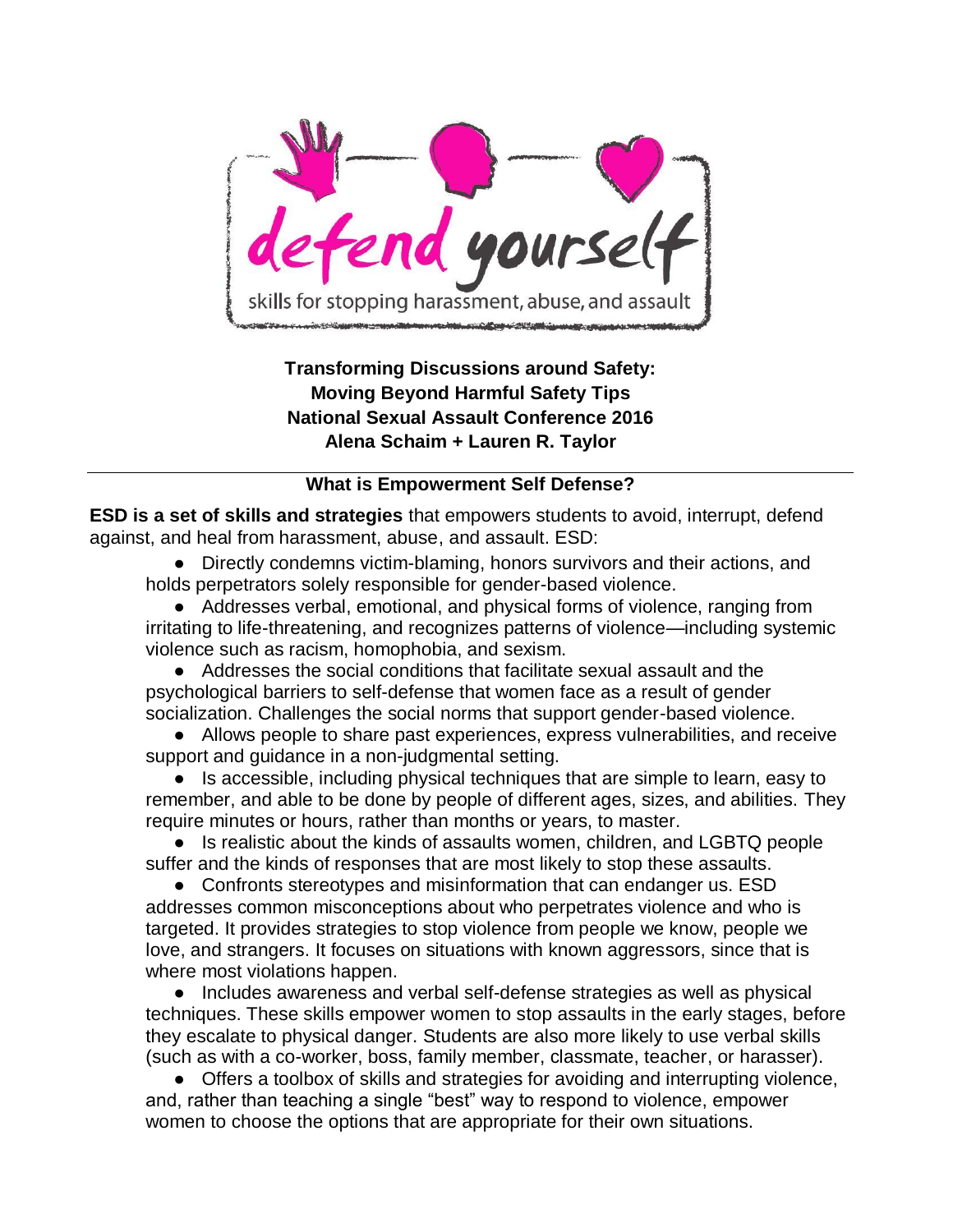• Presents a range of options for preventing and interrupting violence, recognizing that there are many ways to defend oneself and that ultimately the defender makes the choice that is right for them.

**ESD embraces the "self-defense paradox."** The paradox holds that aggressors alone are responsible for gender-based violence and that there is nothing any victim could do -- or not do -- that would make them deserve to be assaulted. It is also true that those at risk of gender-based violence can take action to increase their own safety. Failing to acknowledge this truth limits the choices and agency of those primarily targeted for sexual violence: women, children, and LGBTQ people.

## **What are the benefits of ESD? Does it work?**

ESD is proven to reduce women's risk of rape by up to 50% and lower rates of attempted assault.

The lower rate of attempted assault suggests that ESD training empowers a woman to interrupt perpetration early in an assault. Once an assault is underway, defensive tactics consistent with those taught in ESD reduce the risk of rape completion by more than 80% without increasing the risk of additional injury.

Three recent major studies, including a large, randomized control trial, have found that women who complete an ESD class are **at least** 50% to 60% less likely to experience an assault over the following year than similar women who did not learn self-defense.

Learning self-defense empowers women in ways that go far beyond preventing assault. ESD training itself decreases fear and anxiety and increases women's confidence, their sense of self-efficacy, and their self‐esteem. Learning self-defense helps women feel stronger and more confident in their bodies. Women trained in ESD also have a better ability to assess situations, and more options for handling conflict and violence. Women report more comfortable interactions with strangers, acquaintances, and intimates, both in situations that seem dangerous and those that do not.

Because self-defense training provides such a wide range of benefits, it helps change gender norms and ultimately prevents sexual assault more broadly across the culture.

## **How is Empowerment Self-Defense different from other "self-defense"?**

**ESD is distinct** from other forms of self-defense, many of which:

- are fear-based and emphasize "stranger danger,"
- focus solely on physical skills, ignoring the everyday harassment, threats, and violations women face,
	- are not based in the realities of how women and LGBTQ people are targeted,
	- rely on physical strength and memorization of complex routines,
	- are unsupported by efficacy research,

● suggest measures such as staying home, relying on others for protection, and limiting one's clothing or alcohol consumption-- all of which *constrain* women's lives,

• and often reinforce victim-blaming and/or violence-promoting gender norms.